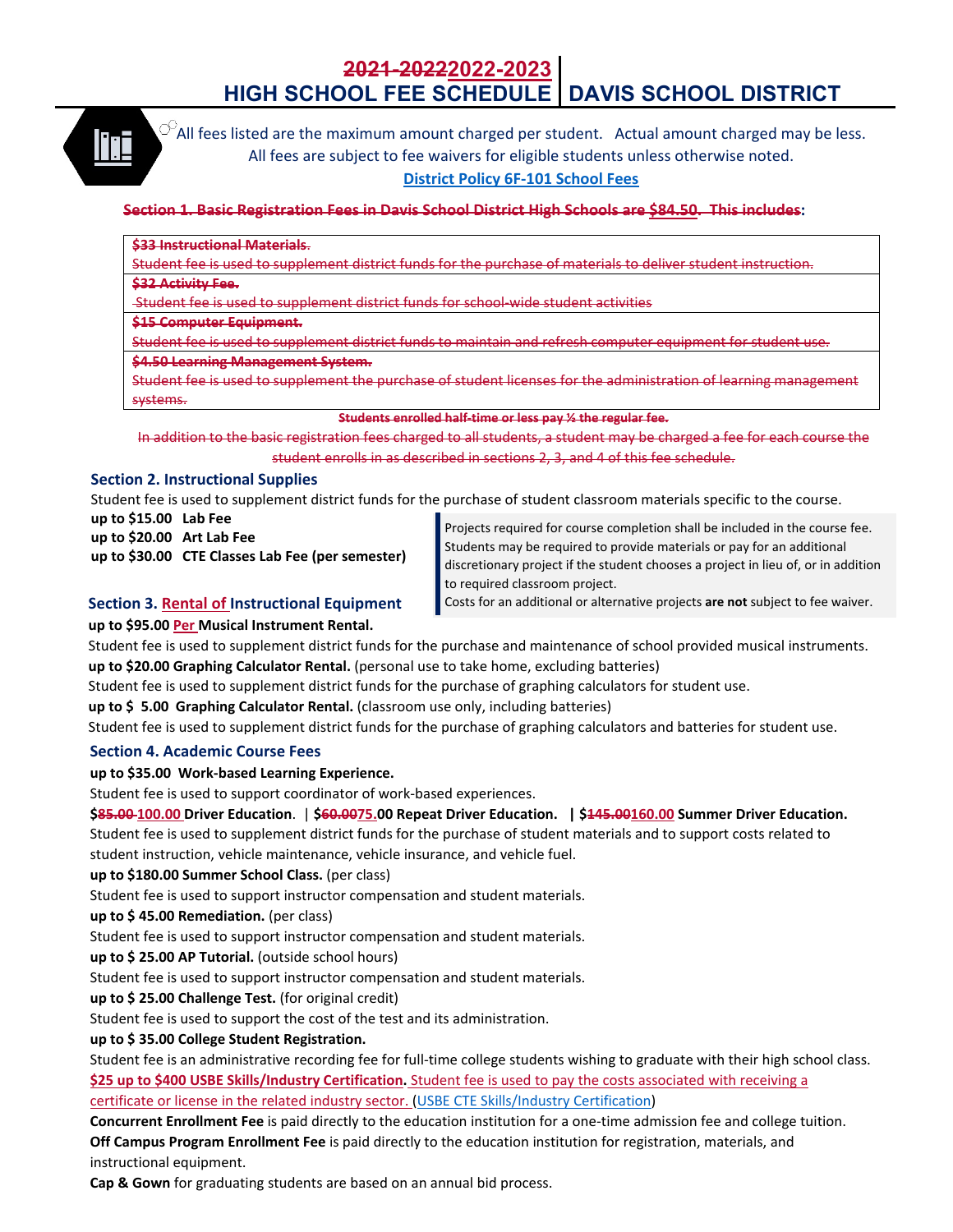

supersedes.

**up to \$ 5.00 Plays and Musicals. up to \$25.00 Dances and Stomps.** Dance ticket prices are per couple. **up to \$52.50 Yearbook.** With Literary Magazine OR CD. **up to \$ 5.00 Yearbook Late Fee.** If purchased after Nov. 1. **up to \$ 3.00 School Planner/Policy Folder. up to \$ 3.00 Student Directory.** *These items are not subject to fee waivers unless required for a student to participate in an activity, class, or program.*

## **Section 8. Student Travel**

Travel cost per student **may not exceed \$1,000 1,200 1,400 per trip** for hotel, transportation, competition registration, food, excursions. All request for overnight travel must be approved and comply with all requirements outlined in the District Student Travel Policy. Extended travel exists when an instructional field trip or extracurricular travel involves one or more of the following: overnight travel; destination is more than 100 miles from the Farmington Administrative Office; missed school days(s); air travel; travel out of state; team camps. Extended travel includes travel occurring during the summer or when school is not in session.

## **Section 9. Activity Participation Fee**

#### **\$70.00 Athletic Participation Fee.**

Student fee is used to supplement district funds for student athletic coaches, officials, equipment, and facility maintenance. **\$70.00 Performing Arts Participation Fee.** 

Student fee is used to supplement district funds for guest teaching artist compensation, competition entry fees, judges, student materials, equipment, and facility maintenance.

#### **\$50.00 Debate and Forensics Participation Fee.**

Student fee is used to supplement district funds for advisor compensation, judges, competition entry fees, and student materials.

#### **\$ 25.00 Career & Technical Student Organization Participation Fee.**

Student fee is used to supplement district funds for membership fees and student organization activities at the school.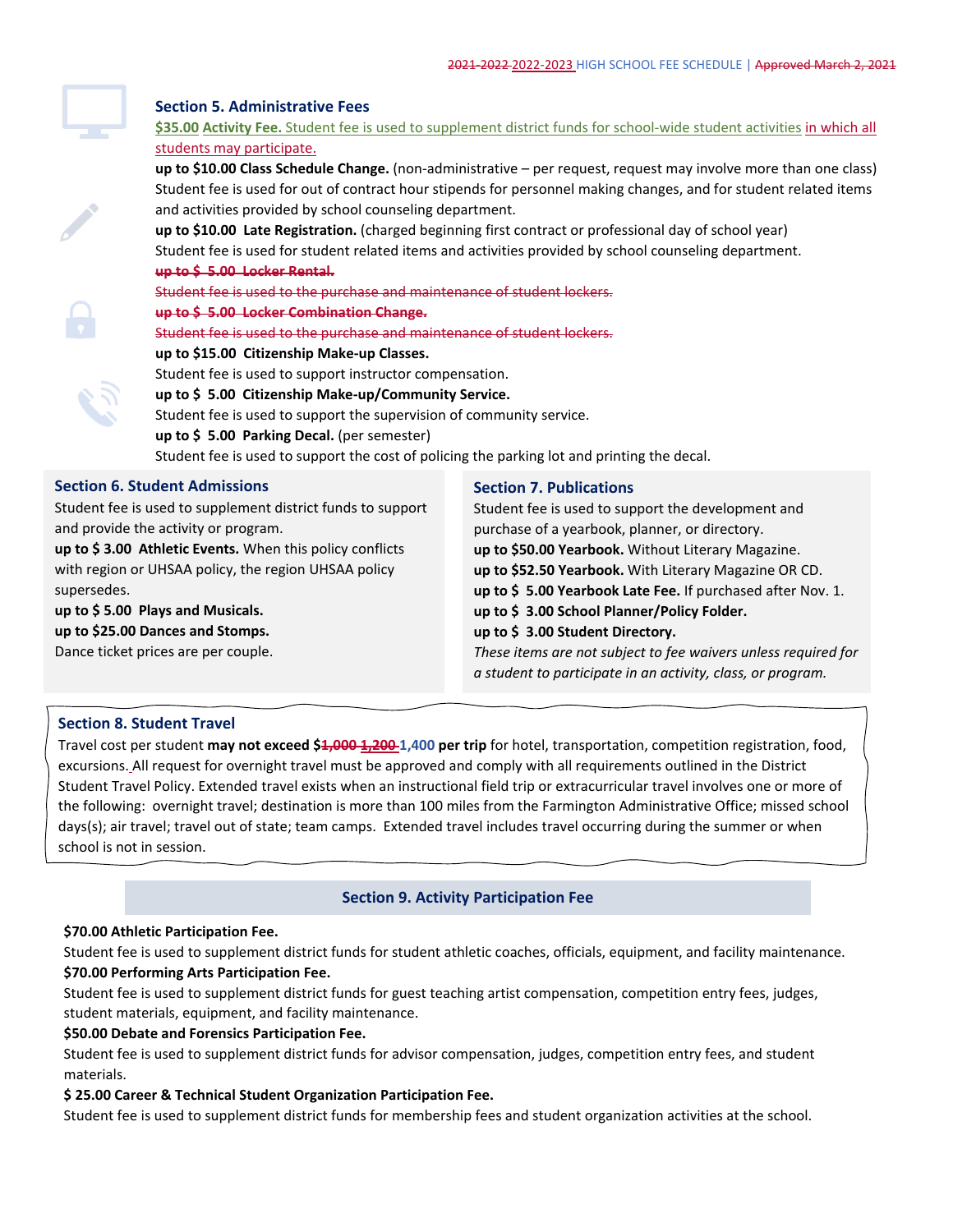#### **Section 9. Activity Participation Fee** *( continued from page <sup>2</sup> )*

#### **up to \$ 20.00 Transportation Fee.** (per season)

Student fee is used to supplement district funds for student transportation costs for UHSAA sanctioned athletics, music, theatre, debate & forensics, drill team, and cheerleading.

#### **\$ 5.00 Random Drug Test Fee.**

Student fee is used to cover the cost associated with the student random drug testing program. **up to \$150.00 On‐Campus Clinics.** (for activities not listed in section 10 of the fee schedule)

Student fee is used to support costs directly related to providing the on‐campus clinic. **up to \$250.00 Off‐Campus Clinics.** (for activities not listed in section 10 of the fee schedule)

Student fee is used to support costs directly related to participation in the off‐campus clinic. **up to \$ 15.00 School Curricular Club.**

Student fee is used to supplement district funds for club materials and activities.

#### **up to \$ 5.00 Elective Activity Transportation Fee.**

Student fee is used to supplement district funds for student transportation to field trips and activities.

**up to \$200.00 Officer Sweater.** (*an officer sweater is not subject to fee waivers unless required*

*for a student's participation in an activity, class, or program.*)

## **\$200.00 Davis County Youth Symphony.**

Student fee is used to support conductor compensation, clinics, student sheet music, and student activity related apparel.

#### **\$200.00 Davis School District All Star Jazz Band.**

Student fee is used to support conductor compensation, clinics, student sheet music, and student activity related

**Section 10. Maximum Fee Amounts Per Student for Each Co‐curricular or Extracurricular Activity** The amount of revenue raised by a student through an individual fundraiser shall be included as part of the maximum fee amount per student for the activity. All fees are subject to fee waivers for eligible students. This maximum amount includes parent generated items.

**Athletic Fee up to \$700 – Per Sport – Without extended travel.** This total includes \$70 athletic participation fee, \$20 transportation fee, \$5 random drug test fee. The head coach shall describe, in the team Activity Disclosure Statement, the amounts charged for off‐campus clinic, on‐campus clinic, coaching specialist compensation, and student activity related apparel, after the team has been selected and prior to collecting any student fees.

THIS TOTAL INCLUDES ALL FEES THAT MAY BE CHARGED (EXCLUDING EXTENDED TRAVEL) FOR – BASEBALL; CROSS COUNTRY; FOOTBALL; GOLF; SOCCER; TENNIS; VOLLEYBALL; SOFTBALL; WRESTLING; BASKETBALL; SWIMMING & DIVING; AND TRACK & FIELD.

**Cheerleading Fee up to \$1,000 – Without extended travel.** This total includes \$20 transportation fee, \$5 random drug test fee. The advisor shall describe, in the cheerleading Activity Disclosure Statement, the amounts charged for off-campus clinic, on-campus clinic, uniform, activity related apparel, competition fees, and instructor specialist compensation, after the team is selected and prior to collecting any student fees.

**Drill Team Fee up to \$1,000 – Without extended travel.** This total includes \$20 transportation fee, \$5 random drug test fee. The advisor shall describe in the drill team Activity Disclosure Statement, the amounts charged for off‐ campus clinic, on-campus clinic, student uniform, activity related apparel, competition fees, instructor specialist compensation, after the team is selected and prior to collecting any student fees.

A student who has been elected to a drill team officer position may be charged up to \$200 for an officer sweater.

**Performing Arts Fee up to \$700 – Without extended travel.** This total includes \$70 performing arts participation fee, \$20 transportation fee. The advisor shall describe, in the Activity Disclosure Statement, the amounts charged for off-campus clinic, on-campus clinic, performing group uniforms, costumes, music royalties, and student activity related apparel, after the group has been selected and prior to collecting any student fees.

THIS TOTAL INCLUDES ALL FEES THAT MAY BE CHARGED (EXCLUDING EXTENDED TRAVEL) FOR – THEATRE; MUSICAL PRODUCTIONS; DANCE; MARCHING BAND; COLOR GUARD; CHOIR; AND ORCHESTRA.



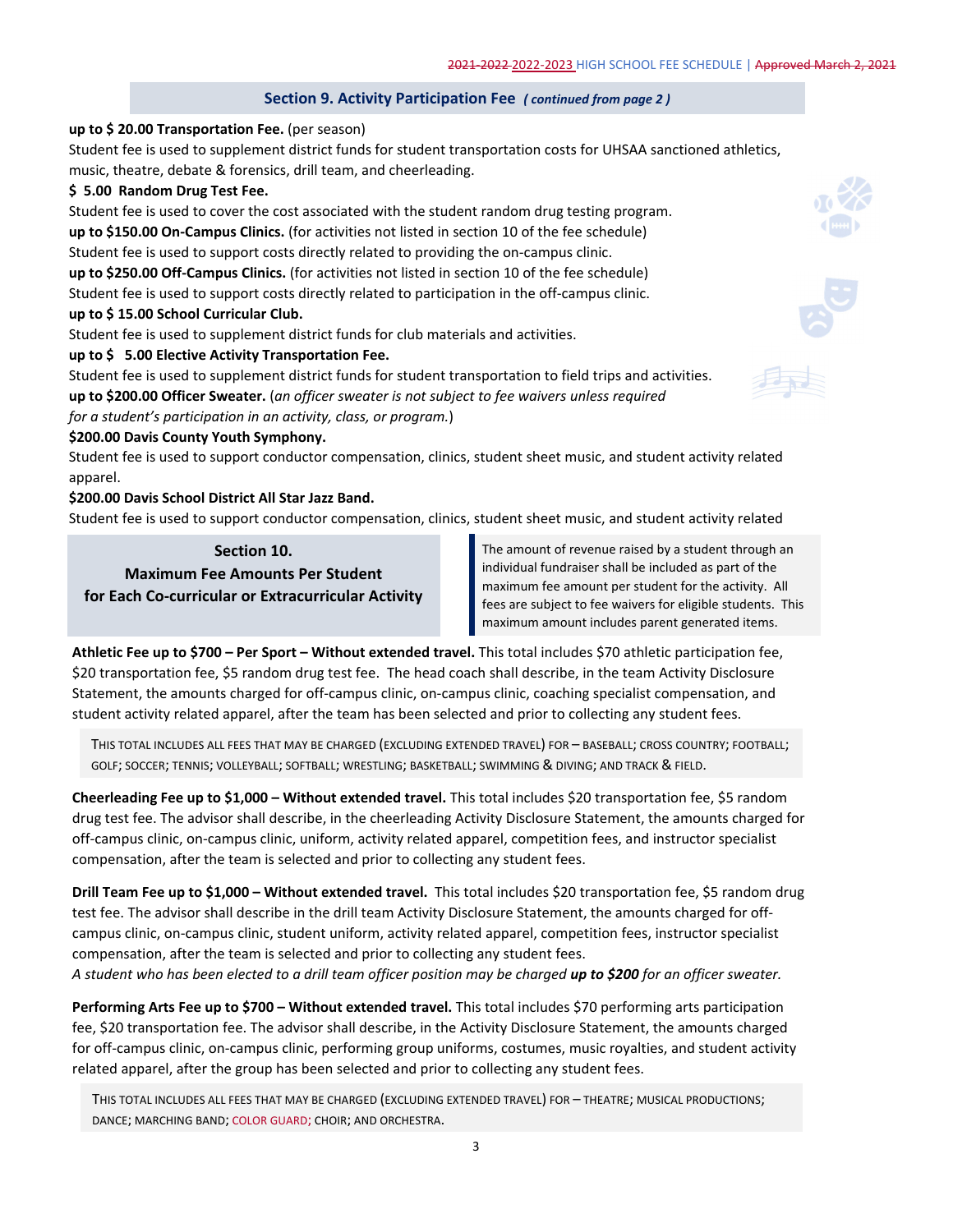## **Section 10. Maximum Fee Amounts Per Student for Each Co‐curricular or Extracurricular Activity** (cont'd)

 amounts charged for off‐campus clinic, on‐campus clinic, and student activity related apparel, after the team is selected and **Debate and Forensics Fee up to \$200 – Without extended travel.** This total includes \$50 debate and forensics participation fee, \$20 transportation fee, \$5 random drug testing fee. The advisor shall describe in the Activity Disclosure Statement the prior to collecting any student fees.

A student who has been elected to a debate and forensics officer position may be charged up to \$200 for an officer sweater.

Career & Technical Student Organizations (CTSO) Fee up to \$300 - Per Organization - Without extended travel. This total includes \$25 CTSO participation fee, \$20 transportation fee. The advisor shall describe in the Activity Disclosure Statement the amounts charged for competition fees, and student activity related apparel, after the group is selected and prior to collecting any student fees.

A student who has been elected to a CTSO officer position may be charged up to \$200 for an officer sweater.

THIS TOTAL INCLUDES ALL FEES THAT MAY BE CHARGED (EXCLUDING EXTENDED TRAVEL) FOR – DISTRIBUTIVE EDUCATION CLUBS OF AMERICA (DECA); FUTURE BUSINESS LEADERS OF AMERICA (FBLA); FUTURE FARMERS OF AMERICA (FFA); FAMILY, CAREER, AND COMMUNITY LEADERS OF AMERICA (FCCLA); HEALTH OCCUPATIONS STUDENT OF AMERICA (HOSA); SKILLS USA; TECHNOLOGY STUDENTS ASSOCIATION (TSA); EDUCATORS RISING.

**STEM Team Fee up to \$300 – without extended travel.** This total includes: student materials and instructional equipment, competition entry fees, advisor compensation, transportation, and student activity related apparel. Fees charged shall be further described in the advisor generated Activity Disclosure Statement, after the group is selected and prior to collecting any student fees.

THIS TOTAL INCLUDES ALL FEES THAT MAY BE CHARGED (EXCLUDING EXTENDED TRAVEL) FOR – SCIENCE OLYMPIAD AND ROBOTICS

## *EXTENDED TRAVEL*

*In addition, a participating student may be charged up to \$1,000 1,200 1,400 for extended travel related to a team/group, if a student elects to travel and the travel has been requested, approved, and complies with all requirements outline in the District Travel Policy*

| Section 11. Charter, Online, Private, Home School Students |  |  |  |
|------------------------------------------------------------|--|--|--|
|------------------------------------------------------------|--|--|--|

| <b>Extracurricular only</b><br>Plus any activity specific fees for each activity.                                                                     | <b>Co-Curricular</b><br><b>BASIC REGISTRATION FEES</b><br><u>458 25</u><br>\$16.50 Instructional Materials; \$32 Activity fee; \$7.50<br>Computer Equipment; \$2.25 Learning Management System<br>Plus any course or activity specific fees for each course or<br>activity the student enrolls in. |
|-------------------------------------------------------------------------------------------------------------------------------------------------------|----------------------------------------------------------------------------------------------------------------------------------------------------------------------------------------------------------------------------------------------------------------------------------------------------|
| "Extracurricular" means an activity, course, or<br>program, outside of school hours, that is sponsored,<br>recognized, or sanctioned by the District. | "Co-curricular" has been liberally construed to include any<br>class (with or without an activity outside of school hours)<br>offered by the District that is not offered by the charter,<br>online, or private school a student.                                                                  |